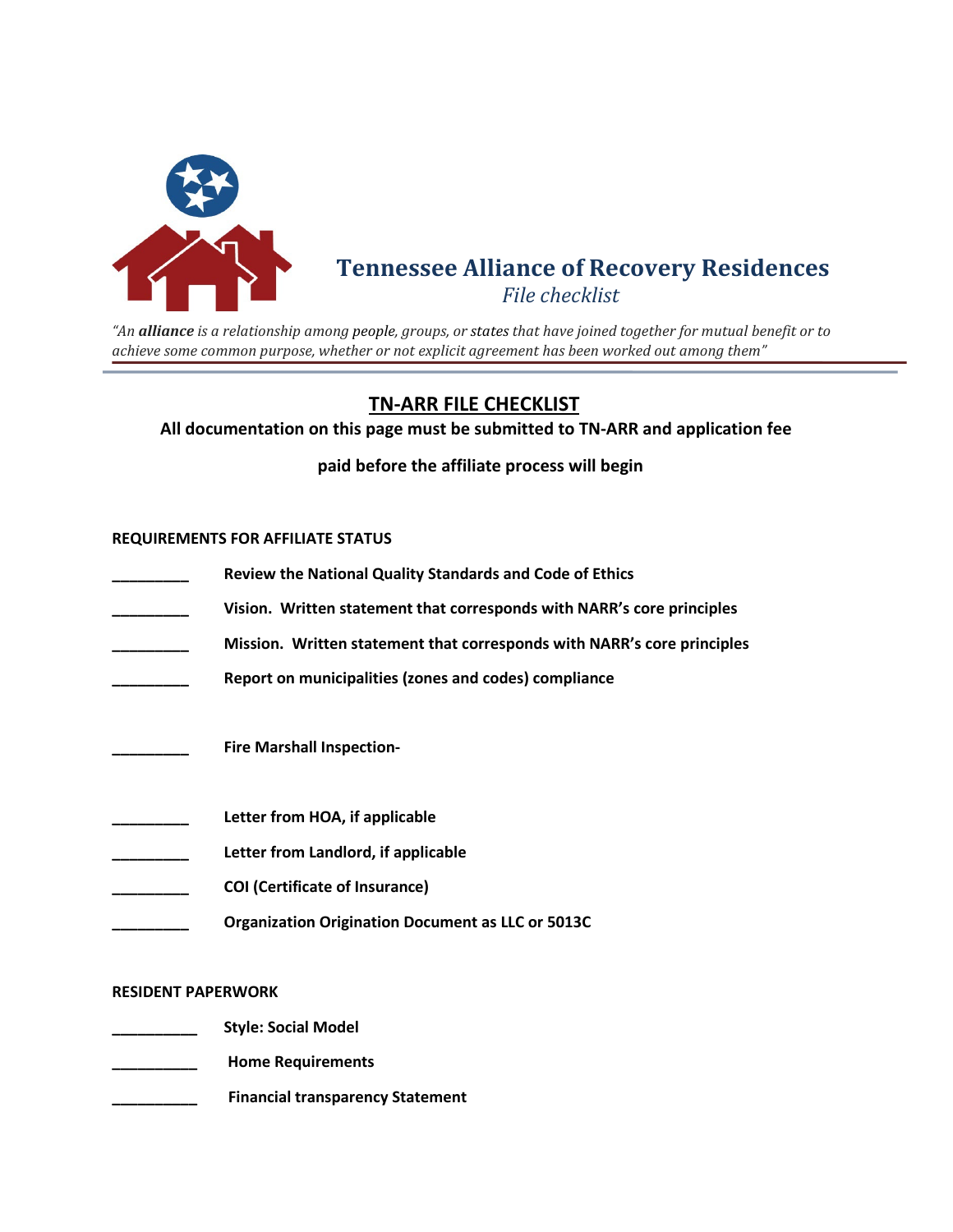|                                                              | <b>Drug Screen Policy</b>                        |  |
|--------------------------------------------------------------|--------------------------------------------------|--|
|                                                              | <b>Admission &amp; Discharge Criteria Policy</b> |  |
|                                                              | <b>Medication Management Policy</b>              |  |
|                                                              | <b>MAT Policy Procedure</b>                      |  |
|                                                              | <b>Peer Driven</b>                               |  |
|                                                              | <b>Client Friendly</b>                           |  |
|                                                              |                                                  |  |
| <b>Onsite Safety and Environment Assessment (Inspection)</b> |                                                  |  |

| <b>Committee</b> |  |
|------------------|--|
|                  |  |
| Training         |  |

**Comments:**